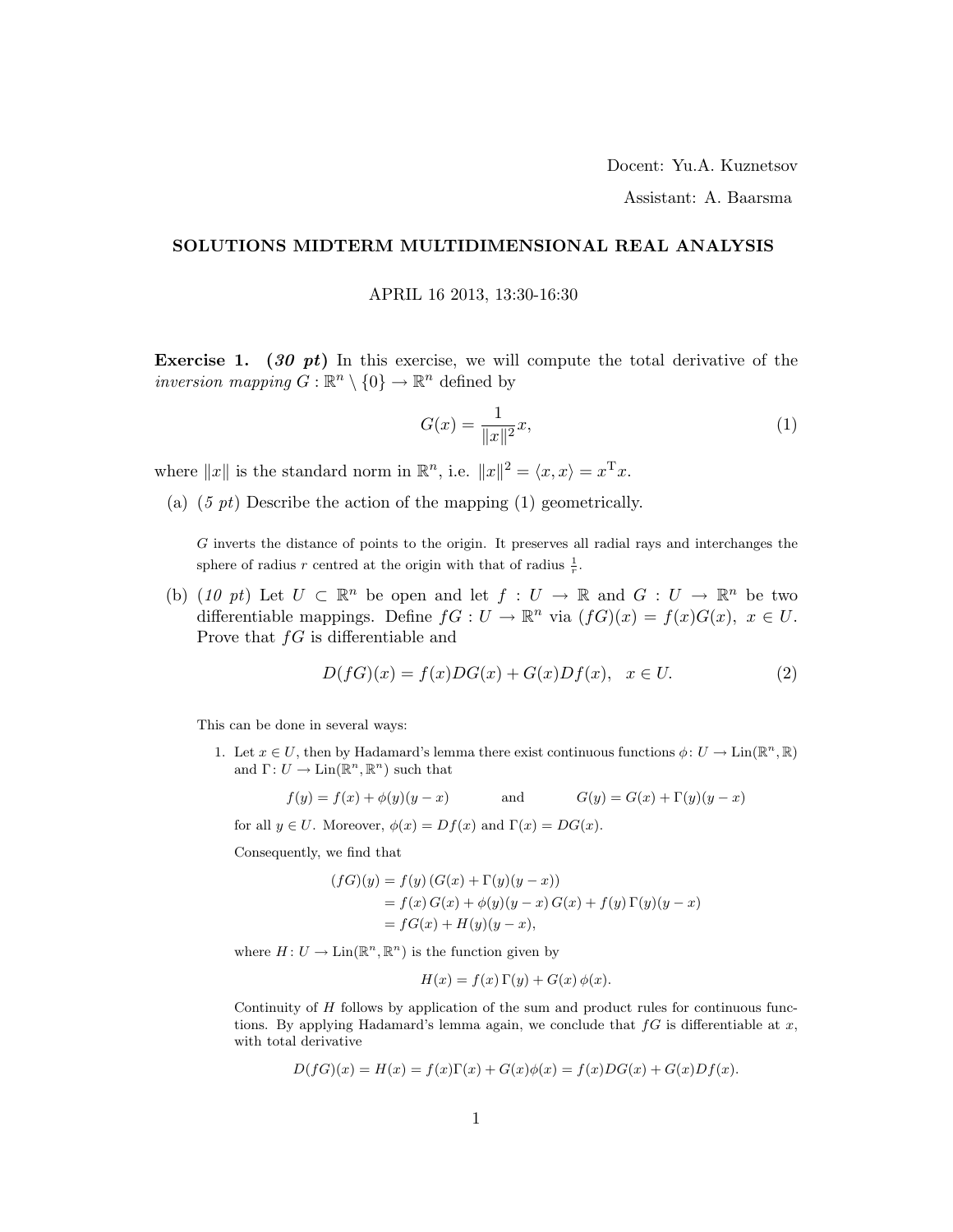2. Because  $f$  and  $G$  are differentiable by assumption, one can write

$$
f(x+h) = f(x) + Df(x)h + R_f(x+h)
$$

and

$$
G(x+h) = G(x) + DG(x)h + R_G(x+h).
$$

Here  $R_f: U \to \mathbb{R}$  and  $R_G: U \to \mathbb{R}^n$  satisfy

$$
\lim_{h \to 0} \frac{R_f(x+h)}{\|h\|} = 0 \n\qquad \text{and} \qquad\n\lim_{h \to 0} \frac{R_G(x+h)}{\|h\|} = 0.
$$

By working out the product of these two expressions, one obtains

$$
(fG)(x+h) = f(x)G(x) + (f(x)DG(x)h + Df(x)h G(x)) + R_{fG}(x+h),
$$

where the final term reads

$$
R_{fG}(x+h) = Df(x)h\,DG(x)h + R_f(x+h)G(x) + f(x+h)R_G(x+h).
$$

Since  $h \mapsto G(x)$  and  $h \mapsto f(x + h)$  are continuous functions, we obviously have

$$
\lim_{h \to 0} \frac{R_f(x+h)}{\|h\|} G(x) = 0 \quad \text{and} \quad \lim_{h \to 0} f(x+h) \frac{R_G(x+h)}{\|h\|} = 0.
$$

For the first term, we can make the estimate

$$
\frac{\left| Df(x)h \right| \left\| DG(x)h \right\|}{\left\| h \right\|} \le \frac{\left\| Df(x) \right\| \left\| DG(x) \right\| \left\| h \right\|^{2}}{\left\| h \right\|} = \left\| Df(x) \right\| \left\| DG(x) \right\| \left\| h \right\|,
$$

so this also vanishes in the limit for  $h \to 0$ . We conclude that

$$
\lim_{h \to 0} \frac{R_{fG}(x+h)}{\|h\|} = 0.
$$

Hence,  $fG$  is differentiable and its total derivative is given by

$$
D(fG)(x)h = f(x)DG(x)h + Df(x)h G(x)
$$
  
= 
$$
(f(x)DG(x) + G(x)Df(x))h.
$$

3. One can use the fact that an  $\mathbb{R}^n$ -valued function is differentiable if and only if all of its components are.

For  $1 \leq i \leq n$ , the *i*-th component of fG is given by  $(fG)_i(x) = f(x)G_i(x)$  and is a product of scalar functions. Both  $f$  and  $G_i$  are differentiable by assumption, so one may conclude from the product rule that their product is as well, with total derivative

$$
D(fG)_i(x) = G_i(x) Df(x) + f(x) DG_i(x).
$$

Since each of its components are differentiable, the original function  $fG$  is as well and its derivative is given by

$$
D(fG)(x)h = \begin{pmatrix} D(fG)_1(x)h \\ \vdots \\ D(fG)_n(x)h \end{pmatrix} = \begin{pmatrix} G_1(x) Df(x)h + f(x) DG_1(x)h \\ \vdots \\ G_n(x) Df(x)h + f(x) DG_n(x)h. \end{pmatrix}
$$

More concisely, we read off that  $D(fG)(x) = G(x)Df(x) + f(x)DG(x)$ .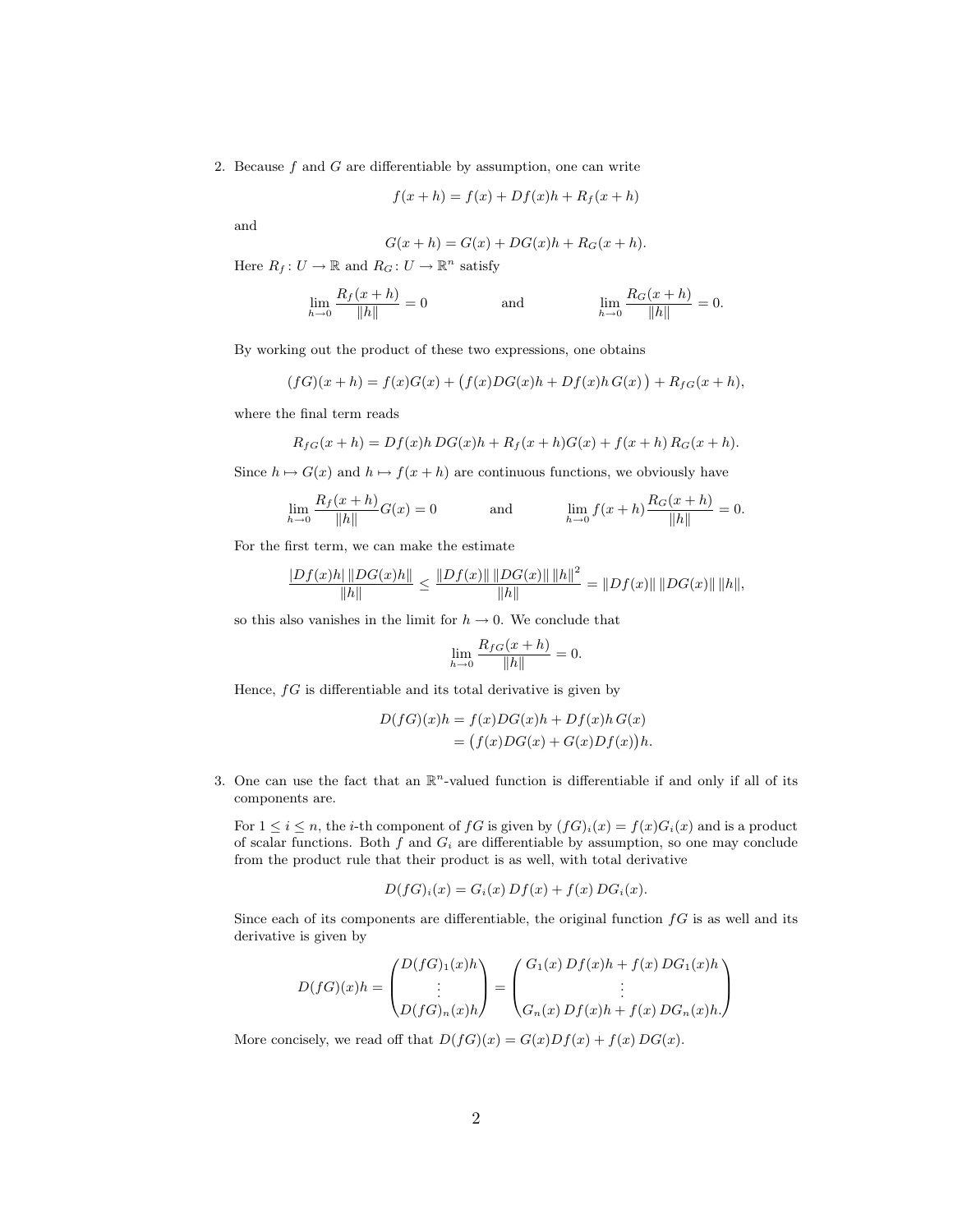(c) (5 pt) Using (2) with  $f(x) = ||x||^2$ , compute the total derivative  $DG(x)$  of the mapping (1) for  $x \in U$ , where  $U = \mathbb{R}^n \setminus \{0\}.$ 

In our specific case, we have that  $f(x) G(x) = x$  for all  $x \in \mathbb{R}^n \setminus \{0\}$ , so  $fG = id$ . From this, it follows that

$$
D(fG) = G Df + f DG = Did = id.
$$

We know the derivative of  $f: x \mapsto ||x||^2$  to be  $Df(x)h = 2\langle x, h \rangle = 2x^{\mathrm{T}}h$ , so the above identity tells us that

$$
DG(x) = f(x)^{-1}(\text{id} - G(x) \cdot Df(x))
$$
  
= 
$$
\frac{1}{\|x\|^2} \left(\text{id} - \frac{x}{\|x\|^2} \cdot 2 x^{\text{T}}\right) = \frac{1}{\|x\|^2} A(x),
$$

where for  $x \in \mathbb{R} \setminus \{0\}$ ,  $A(x)$  denotes the matrix

$$
A(x) = I - 2 \frac{x x^{T}}{\|x\|^{2}}.
$$

(d) (10 pt) Show that for  $x \in U$  holds  $DG(x) = ||x||^{-2}A(x)$ , where  $A(x)$  is represented by an orthogonal matrix, i.e.  $A^{T}(x)A(x) = I$ .

We recognise  $A(x)$  as the matrix representing a reflection in the plane perpendicular to x. We will verify that this is an orthogonal transformation.

Because  $A^{\text{T}}(x) = A(x)$ , we see that

$$
A^{T}(x)A(x) = \left(I - 2\frac{x x^{T}}{\|x\|^{2}}\right)^{2} = I^{2} - 4\frac{x x^{T}}{\|x\|^{2}} + 4\frac{x x^{T} x x^{T}}{\|x\|^{4}}.
$$

Because  $x^{\mathrm{T}} x = ||x||^2$ , the last two terms cancel out and we may conclude that  $A^{\mathrm{T}}(x)A(x) = I^2 = I$ .

**Exercise 2** (30 pt). Let  $a, b, c > 0$  and let M be the *ellipsoid* in  $\mathbb{R}^3$  defined as

$$
M = \left\{ x \in \mathbb{R}^3 : \frac{x_1^2}{a^2} + \frac{x_2^2}{b^2} + \frac{x_3^2}{c^2} = 1 \right\}.
$$

(a) (10 pt) Find the tangent space of M at  $x \in M$ .

Introduce  $g : \mathbb{R}^3 \to \mathbb{R}$  by

$$
g(x) = \frac{x_1^2}{a^2} + \frac{x_2^2}{b^2} + \frac{x_3^2}{c^2}
$$

so that  $M = \{x \in \mathbb{R}^3 : g(x) = 1\}$ . A simple computation shows that the derivative of g at  $x \in \mathbb{R}^3$ reads

$$
Dg(x) = \left(\frac{2x_1}{a^2} - \frac{2x_2}{b^2} - \frac{2x_3}{c^2}\right),\tag{3}
$$

,

which is non-zero for all  $x \neq 0$ . Hence g is a submersion at every point  $x \in M$  and its geometric tangent space at  $x$  is given by

$$
\tilde{T}_x M = \{ y \in \mathbb{R}^3 \mid Dg(x)(y - x) = 0 \} = \{ y \in \mathbb{R}^3 \mid Dg(x)y = 2 \}.
$$

For this have used that  $Dg(x)x = \frac{2x_1}{2}$  $rac{2x_1}{a^2}x_1 + \frac{2x_2}{b^2}$  $rac{3x_2}{b^2}x_2 + \frac{2x_3}{c^2}$  $\frac{3}{c^2}x_3=2g(x)=2.$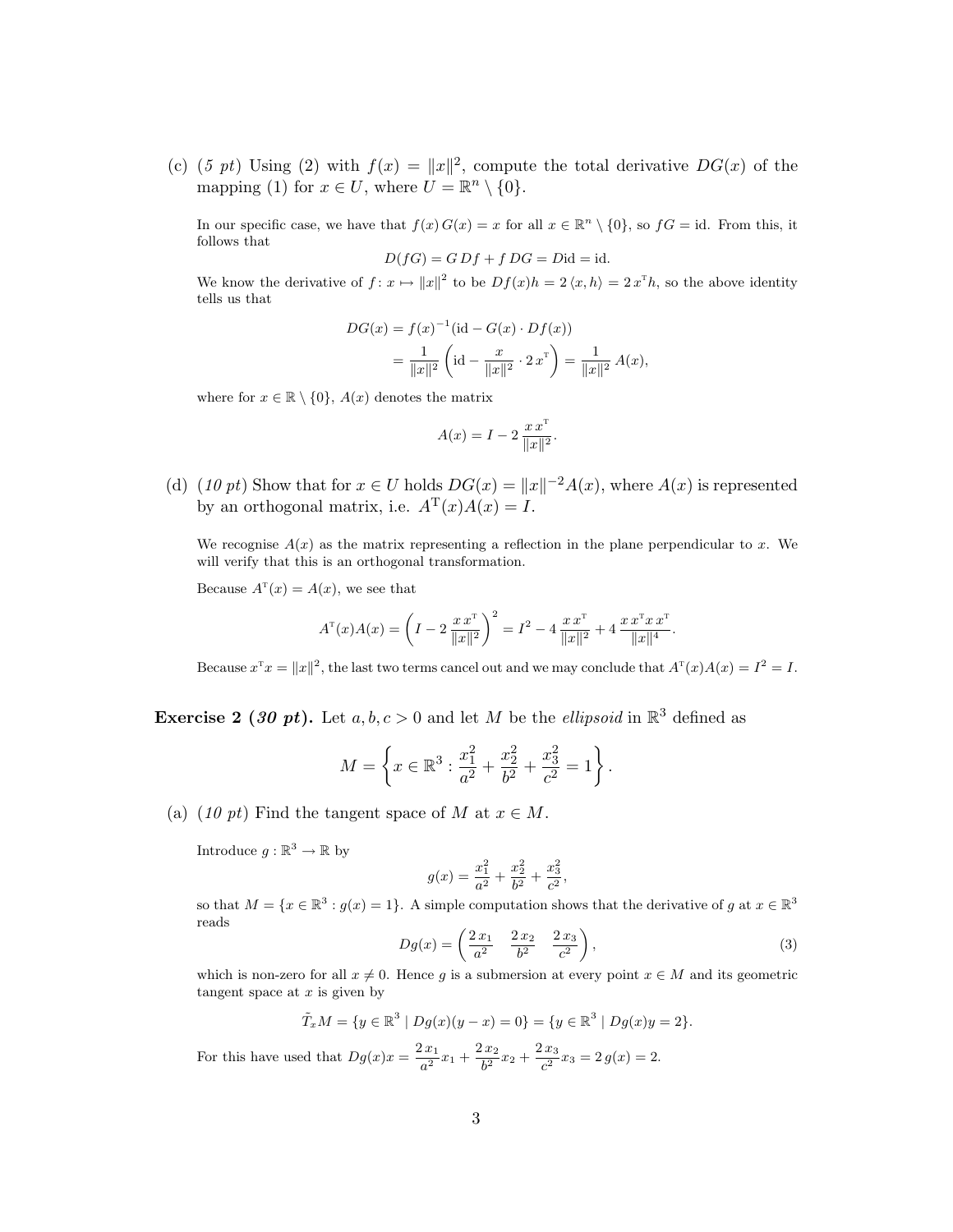(b)  $(20 \text{ pt})$  Compute the distance from the origin to the geometric tangent plane to M at an arbitrary point  $x \in M$ .

The distance from the origin to the tangent plane at  $x \in M$  can be found through either a geometric argument or by applying the method of Lagrange multipliers.

1. The distance from the origin to the plane will be equal to the length of the component of  $x \in \tilde{T}_xM$  orthogonal to it. Since we know that grad  $g(x) = [Dg(x)]^T$  is orthogonal to the tangent space  $T_xM$ , this length will be given by

$$
d(0, \tilde{T}_x M) = \frac{\langle x, \text{grad } g(x) \rangle}{\|\text{grad } g(x)\|} = \frac{Dg(x)x}{\|Dg(x)\|}.
$$

We have already computed the numerator  $Dg(x)x = 2$ , and the denominator can be read off from equation (3). We thus obtain

$$
d(0, \tilde{T}_x M) = \left(\frac{x_1^2}{a^4} + \frac{x_2^2}{b^4} + \frac{x_3^2}{c^4}\right)^{-\frac{1}{2}}.
$$

2. One may also arrive at this answer through the method of Lagrange multipliers. The distance  $d(0, \tilde{T}_x M)$  is then obtained by minimising the function  $f: x \mapsto ||x||^2$  on the geometric tangent plane  $\tilde{T}_xM$ . Since the plane  $\tilde{T}_xM\subseteq$  is a closed subset of  $\mathbb{R}^3$ , f assumes a minimum on it at some point  $y_0 \in \tilde{T}_xM$  and the distance from the origin to the plane will be the square root of this minimum. (NB: The intersection  $T_xM \cap B(0, R)$  is compact and non-empty for an appropriately chosen  $R > 0$ . The norm assumes a minimum on it, which is in fact a global minimum.)

The point  $y_0 \in \tilde{T}_x M$  will necessarily be a critical point for f, which means that grad  $f(y_0) =$  $2 y_0$  is orthogonal to  $\tilde{T}_x M$ , hence parallel to grad  $g(x)$ . Let  $\lambda \in \mathbb{R}$  be such that  $y_0 =$  $\lambda$  grad  $g(x)$ , then we see that (since  $y_0 \in \tilde{T}_xM$ )

$$
Dg(x)y_0 = \langle \text{grad } g(x), \lambda \text{ grad } g(x) \rangle = \lambda || \text{grad } g(x) ||^2 = 2.
$$

We derive that  $\lambda = 2 || \text{grad } g(x)||^{-2}$  and that therefore

$$
||y_0|| = |\lambda| ||\text{grad } g(x)|| = \frac{2}{||\text{grad } g(x)||} = \left(\frac{x_1^2}{a^4} + \frac{x_2^2}{b^4} + \frac{x_3^2}{c^4}\right)^{-\frac{1}{2}}.
$$

This confirms our earlier conclusion.

3. The critical point described in part 2 also corresponds to a critical point for the Lagrange function

$$
L: \mathbb{R}^3 \times \mathbb{R} \to \mathbb{R}, \qquad (y, \lambda) \mapsto f(y) - \lambda h(y),
$$

where  $f(y) = ||y||^2$  and  $h(y) = Dg(x)y - 2$ .

Since  $Df(y) = 2y^{\mathrm{T}}$  and  $Dh(y) = Dg(x)$ , the equation  $DL(y, \lambda) = 0$  becomes

$$
DL(y) = (Df(y) - \lambda Dh(y), h(y)) = (2y^{\mathrm{T}} - \lambda Dg(x), Dg(x)y - 2) = 0.
$$

Solving this system of equations essentially comes down to following the steps from option  $\mathfrak{D}$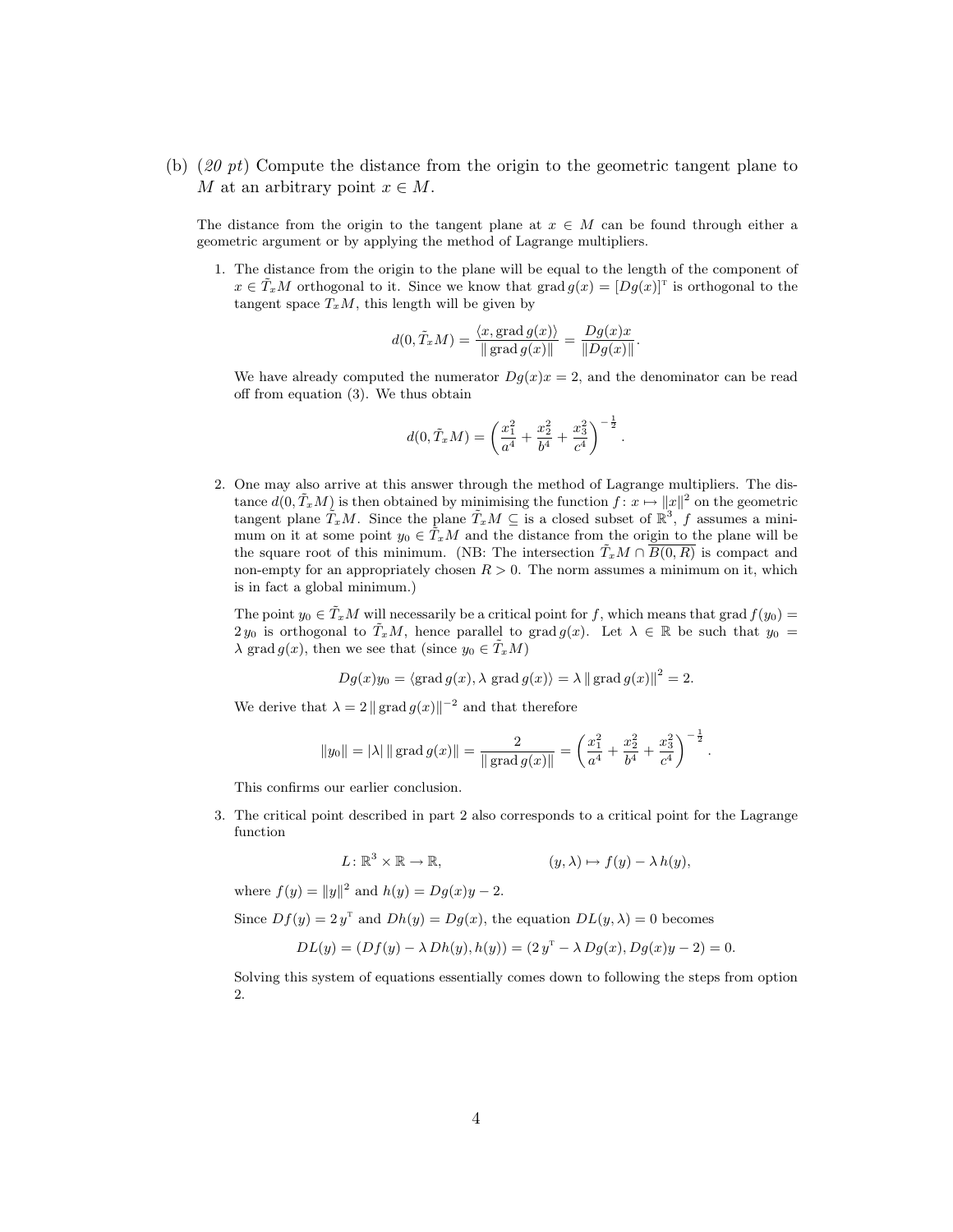**Exercise 3.** (40 pt) Here, we will study a representation of the Möbius Strip in  $\mathbb{R}^3$ .

(a)  $(5 \text{ pt})$  Let  $D = \{(\theta, t) \in \mathbb{R}^2 : -\pi < \theta < \pi, -1 < t < 1\}$  and let  $\Phi : D \to \mathbb{R}^3$  be defined by  $\sqrt{2}$ 

$$
\Phi(\theta, t) = \begin{pmatrix} \left(2 + t \cos\left(\frac{\theta}{2}\right)\right) \cos \theta \\ \left(2 + t \cos\left(\frac{\theta}{2}\right)\right) \sin \theta \\ t \sin\left(\frac{\theta}{2}\right) \end{pmatrix}.
$$

Prove that  $\Phi$  is an immersion at any point in D.

The function  $\Phi$  is clearly  $C^{\infty}$ , and we can explicitly compute its derivative

$$
D\Phi(\theta, t) = (\partial_{\theta}\Phi(\theta, t) \quad \partial_{t}\Phi(\theta, t))
$$
  
= 
$$
\begin{pmatrix} -\frac{1}{2}t\sin(\frac{1}{2}\theta)\cos\theta - (2 + t\cos(\frac{1}{2}\theta))\sin\theta & \cos(\frac{1}{2}\theta)\cos\theta \\ -\frac{1}{2}t\sin(\frac{1}{2}\theta)\sin\theta + (2 + t\cos(\frac{1}{2}\theta))\cos\theta & \cos(\frac{1}{2}\theta)\sin\theta \\ \frac{1}{2}t\cos(\frac{1}{2}\theta) & \sin(\frac{1}{2}\theta) \end{pmatrix}
$$

There are at least three ways to verify that  $D\Phi(\theta, t)$  is injective for all  $(\theta, t) \in D$ , so that  $\Phi$  is an immersion.

1. One can compute the determinant of the upper  $2 \times 2$  block of  $D\Phi(\theta, t)$ . This determinant equals

$$
-(2+t\cos(\tfrac{1}{2}\theta))\cos(\tfrac{1}{2}\theta).
$$

This is non-zero for all  $(\theta, t) \in D$ , meaning that  $D\Phi(\theta, t)$  has rank 2 and that  $\Phi$  is an immersion.

2. One can also decompose

$$
D\Phi(\theta, t) = \begin{pmatrix} \cos \theta & -\sin \theta & 0 \\ \sin \theta & \cos \theta & 0 \\ 0 & 0 & 1 \end{pmatrix} \begin{pmatrix} -\frac{1}{2}t \sin(\frac{1}{2}\theta) & \cos(\frac{1}{2}\theta) \\ 2 + t \cos(\frac{1}{2}\theta) & 0 \\ \frac{1}{2}t \cos(\frac{1}{2}\theta) & \sin(\frac{1}{2}\theta) \end{pmatrix}.
$$

Since  $2+t\cos(\frac{1}{2}\theta) > 0$  for  $(\theta, t) \in D$ , the two columns of the  $3 \times 2$ -matrix on the second line are linearly independent. Because the square matrix that was factored out is invertible, we conclude that  $D\Phi(\theta, t)$  is injective and that  $\Phi$  is therefore an immersion.

3. Another option is calculating the cross product  $\partial_{\theta} \Phi(\theta, t) \times \partial_t \Phi(\theta, t)$ . The third component of this cross product is

$$
-(2+t\cos(\tfrac{1}{2}\theta))\cos(\tfrac{1}{2}\theta)(\sin^2\theta+\cos^2\theta)=-(2+t\cos(\tfrac{1}{2}\theta))\cos(\tfrac{1}{2}\theta).
$$

This is non-zero for all  $(\theta, t) \in D$ , which means that the columns of  $D\Phi(\theta, t)$  are linearly independent. We conclude that  $D\Phi(\theta, t)$  has rank 2 and that  $\Phi$  is an immersion.

(b) (10 pt) Show that  $\Phi: D \to \Phi(D)$  is invertible and that the inverse mapping is continuous. Use this to conclude that  $V = \Phi(D)$  is a  $C^{\infty}$  submanifold in  $\mathbb{R}^3$  of dimension 2.

For  $(x, y) \in \mathbb{R}^2$  of the form  $(x, y) = \rho(\cos \phi, \sin \phi)$  with  $\rho > 0$  and  $\phi \in ]-\pi, \pi[$ , one can recover  $\rho = \sqrt{x^2 + y^2}$  and  $\phi = 2 \arctan(\frac{y}{\rho + x})$ . We therefore define

$$
\rho \colon \mathbb{R}^2 \setminus \{(0,0)\} \to ]0,\infty[, \quad \text{and} \quad \phi \colon \mathbb{R}^2 \setminus \{(x,0) \mid x \le 0\} \to ]-\pi,\pi[
$$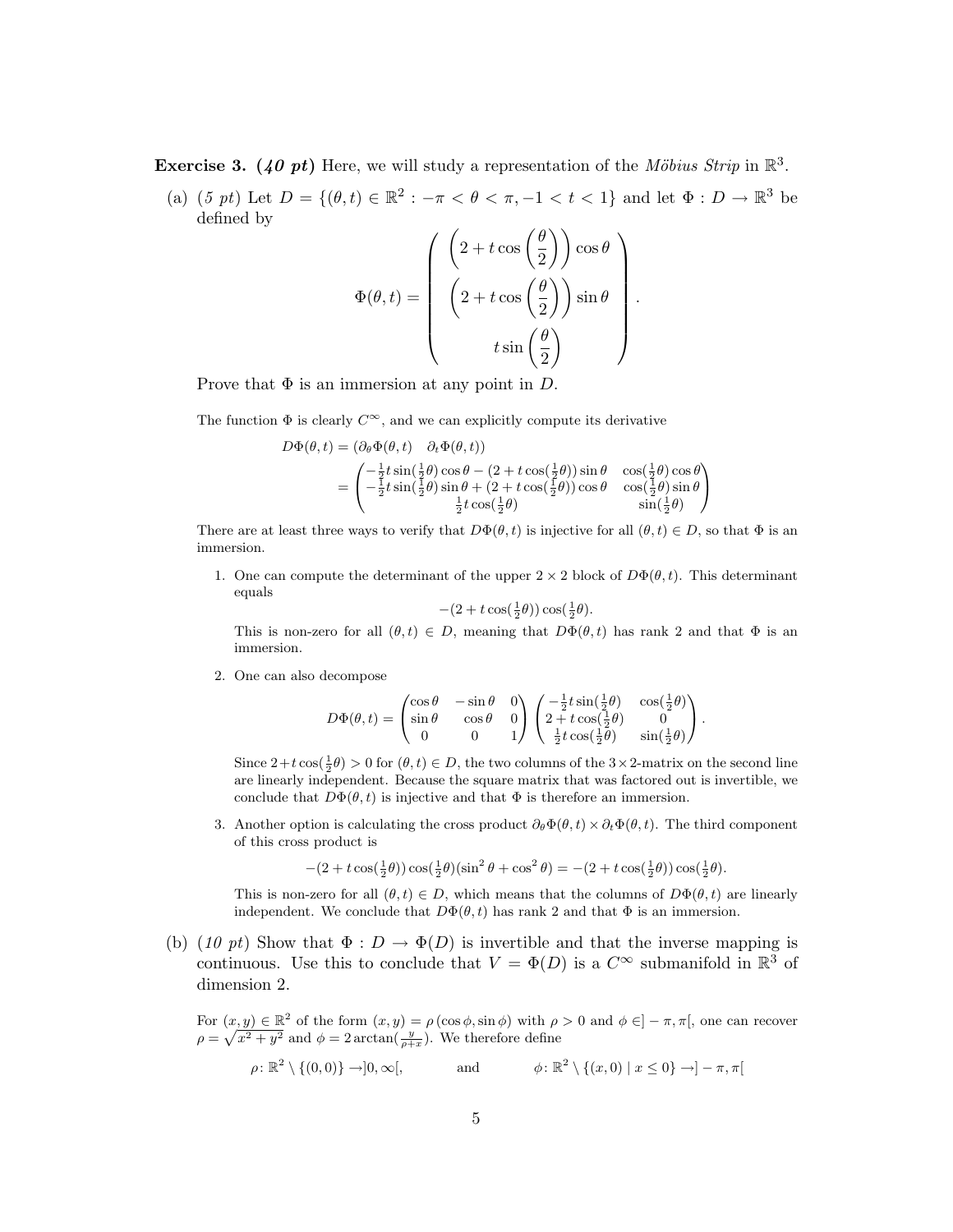by setting

$$
\rho(x,y) = \sqrt{x^2 + y^2} \qquad \text{and} \qquad \phi(x,y) = 2\arctan\left(\frac{y}{\rho(x,y) + x}\right)
$$

.

Since all functions involved are smooth on their domain,  $\rho$  and  $\phi$  are  $C^{\infty}$  as well.

If  $(x, y, z) = \Phi(\theta, t)$ , then we see that  $\theta = \phi(x, y)$  and  $2 + t \cos(\frac{1}{2}\theta) = \rho(x, y)$ , from which t can also be obtained since  $\cos(\frac{1}{2}\theta) \neq 0$ . This leads us to conclude that the map  $\Psi: \mathbb{R}^3 \setminus \{(x,0,z) \in$  $\mathbb{R}^3 \mid x \leq 0$   $\rightarrow$   $\mid -\pi, \pi \mid \times \mathbb{R}$  such that

$$
\Psi(x, y, z) = \begin{pmatrix} \phi(x, y) \\ \frac{\rho(x, y) - 2}{\cos(\frac{1}{2}\phi(x, y))} \end{pmatrix}
$$

is a left-inverse of  $\Phi$ , i.e.  $\Psi \circ \Phi = id$ :  $D \to D$ . We deduce that  $\Phi$  is injective and that its inverse is the restriction  $\Psi|_{\Phi(D)} \colon \Phi(D) \to D$ .

Since we have described it as a composition of continuous functions,  $\Psi$  is also continuous, as is the restriction  $\Psi|_{\Phi(D)}$ :  $\Phi(D) \to D$ . We conclude that  $\Phi$  is a  $C^{\infty}$  embedding and that its image  $\Phi(D)$  is therefore a 2-dimensional  $C^{\infty}$  submanifold of  $\mathbb{R}^3$ .

(c) (5 pt) Prove that any point  $x \in V$  satisfies  $g(x) = 0$ , where  $g : \mathbb{R}^3 \to \mathbb{R}$  is defined by

$$
g(x) = 4x_2 + 4x_1x_3 - x_2(x_1^2 + x_2^2 + x_3^2) + 2x_3(x_1^2 + x_2^2).
$$
 (4)

Notice that each term in g has factor  $(2 + t \cos(\frac{1}{2}\theta))$ . This implies

$$
g = (2 + t \cos(\frac{1}{2}\theta)) \left[ 4 \sin \theta + 4t \cos \theta \sin(\frac{1}{2}\theta) - \sin \theta \left( 4 + 4t \cos(\frac{1}{2}\theta) + t^2 \right) \right] + 2t \sin(\frac{1}{2}\theta) \left( 2 + t \cos(\frac{1}{2}\theta) \right) \left[ 4t \left( \cos \theta \sin(\frac{1}{2}\theta) - \sin \theta \cos(\frac{1}{2}\theta) \right) \right] - t^2 \sin \theta + 4t \sin(\frac{1}{2}\theta) + 2t^2 \sin(\frac{1}{2}\theta) \cos(\frac{1}{2}\theta) \left[ 2 + t \cos(\frac{1}{2}\theta) \right] \left[ -4t \sin(\frac{1}{2}\theta) - t^2 \sin \theta + 4t \sin(\frac{1}{2}\theta) + t^2 \sin \theta \right] = 0,
$$

since

$$
2\sin(\frac{1}{2}\theta)\cos(\frac{1}{2}\theta) = \sin\theta
$$

and

$$
\cos\theta\sin(\tfrac{1}{2}\theta) - \sin\theta\cos(\tfrac{1}{2}\theta) = \sin(\tfrac{1}{2}\theta - \theta) = -\sin(\tfrac{1}{2}\theta).
$$

We conclude that  $g(\Phi(\theta, t)) = 0$  for all  $(\theta, t) \in D$ .

(d) (10 pt) The Möbius strip is the closure  $M = \overline{V}$  of V in  $\mathbb{R}^3$ . Verify that the circle  $S = \{(x_1, x_2, x_3) \in \mathbb{R}^3 : x_1^2 + x_2^2 = 4 \text{ and } x_3 = 0\}$  belongs to M. Give a parametrization of S by  $\theta \in ]-\pi, \pi]$ . Prove that g introduced by (4) is a submersion at any point  $x \in S$  except for  $x = (-2, 0, 0)$ .

One can parametrise the circle S by  $f: ]-\pi, \pi] \to \mathbb{R}^3, \theta \mapsto (2\cos\theta, 2\sin\theta, 0)$ . Note that  $f([ \pi, \pi$ [)  $\subseteq \Phi(D)$  because  $f(\theta) = \Phi(\theta, 0)$  for  $\theta \in ]-\pi, \pi[$ .

The fact that  $f$  is continuous then tells us that

$$
f(]-\pi,\pi]) = f(\overline{]-\pi,\pi[}\right) \subseteq \overline{f(]-\pi,\pi[)} \subseteq \overline{V} = M,
$$

where  $\overline{\mathcal{I} - \pi, \pi} = \mathcal{I} - \pi, \pi$  denotes the closure of  $\mathcal{I} - \pi, \pi$  in  $\mathcal{I} - \pi, \pi$ .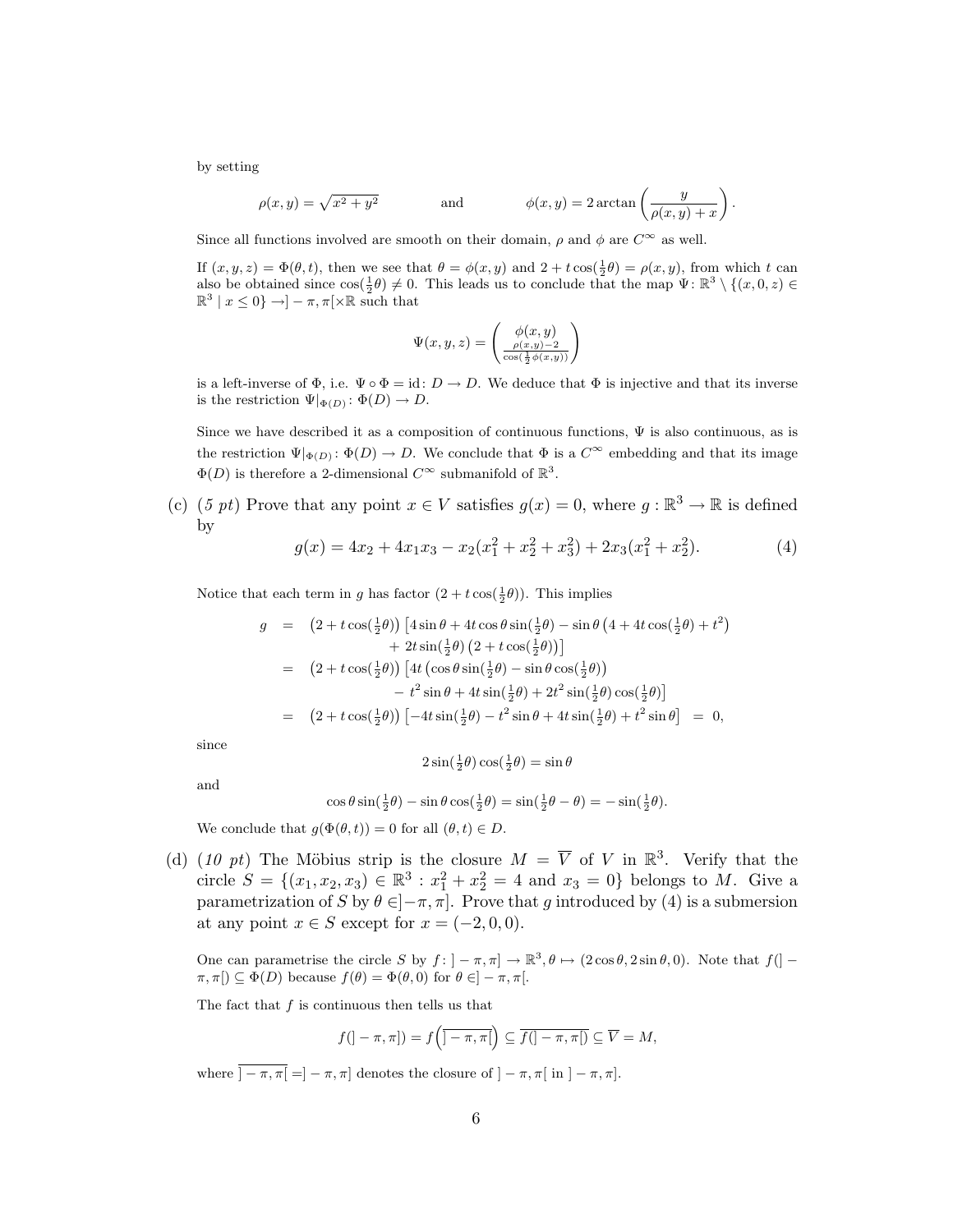One way to derive this is by writing  $\pi = \lim_{n \to \infty} a_n$  for some sequence  $(a_n)_{n \in \mathbb{N}}$  with  $a_n \in ]-\pi, \pi[$ , so that  $f(\pi) = \lim_{n \to \infty} f(a_n)$  by the continuity of f. From this we conclude that  $f(\pi)$  is a limit point of  $f(-\pi, \pi) \subseteq V$  and is therefore in the closure  $M = \overline{V}$ .

The gradient of  $g$  can easily be computed, and reads

grad 
$$
g(x) = \begin{pmatrix} 4x_3 - 2x_1x_2 + 4x_1x_3 \\ 4 - (x_1^2 + x_2^2 + x_3^2) - 2x_2^2 + 4x_3x_2 \\ 4x_1 - 2x_2x_3 + 2(x_1^2 + x_2^2) \end{pmatrix}
$$

By plugging in  $x = f(\theta)$ , we obtain the expression

$$
\operatorname{grad} g(f(\theta)) = \begin{pmatrix} -8\cos\theta\sin\theta \\ 4 - 4 - 8\sin^2\theta \\ 8\cos\theta + 8 \end{pmatrix} = 4 \begin{pmatrix} -\sin(2\theta) \\ \cos(2\theta) - 1 \\ 2(\cos\theta + 1) \end{pmatrix}.
$$

The last component is non-zero for all  $\theta \in ]\pi, \pi[$ , while for  $\theta = \pi$  all components vanish. Thus, g is a submersion at every point of S except for  $f(\pi) = (-2, 0, 0)$ .

This shows that V is a submanifold at every point in  $S \cap V$ , corroborating the conclusion from part (b).

(e) (10 pt) Show that  $n_0 = (0, 0, 1) \in \mathbb{R}^3$  is orthogonal to the tangent space  $T_{\Phi(0,0)}V$ . Compute a continuous vector-valued function  $n:]-\pi,\pi[ \to \mathbb{R}^3$  such that  $n(0) = n_0$ and for all  $-\pi < \theta < \pi$  the vector  $n(\theta) \in \mathbb{R}^3$  is orthogonal to  $T_{\Phi(\theta,0)}V$  while  $||n(\theta)|| = 1$ . Verify that

$$
\lim_{\theta \to \pi} n(\theta) = -\lim_{\theta \to -\pi} n(\theta).
$$

Here again several approaches are possible.

s

1. Since we have shown that the function g is a submersion at  $x = \Phi(\theta, 0) = f(\theta)$  for  $\theta \in ]-\pi, \pi[$ and  $V \subseteq g^{-1}(\{0\})$ , we also know that the gradient grad  $g(x)$  is normal to the tangent space  $T_{\Phi(\theta,0)}V$ . Because grad  $g(f(0)) = (0, 0, 16)$ , it follows that also  $n_0 = (0, 0, 1)$  is orthogonal to  $T_{\Phi(0,0)}V$ .

The function n described in the exercise is obtained by normalising the vectors grad  $g(f(\theta))$ for  $\theta \in ]-\pi, \pi[$  and setting

$$
n(\theta) = \frac{\text{grad } g(f(\theta))}{\|\text{grad } g(f(\theta))\|} = \frac{1}{4 \left| \cos(\frac{1}{2}\theta) \right|} \begin{pmatrix} -\sin(2\theta) \\ \cos(2\theta) - 1 \\ 2(\cos\theta + 1) \end{pmatrix}.
$$

A few trigonometric identities have been applied to obtain the final, simplified expression:

$$
\begin{aligned} \sin^2(2\,\theta) + (\cos(2\,\theta) - 1)^2 + 4\,(\cos\theta + 1)^2 \\ &= \sin^2(2\theta) + \cos^2(2\theta) - 2\cos(2\theta) + 1 + 4\cos^2\theta + 8\cos\theta + 4 \\ &= 6 - 2(\cos^2\theta - \sin^2\theta) + 4\cos^2\theta + 8\cos\theta \\ &= 8 + 8\cos\theta = 16\cos^2(\frac{1}{2}\theta). \end{aligned}
$$

We note that  $|\cos(\frac{1}{2}\theta)| = \cos(\frac{1}{2}\theta)$  for  $-\pi \le \theta \le \pi$ , so that the limits  $\lim_{\theta \to \pm \pi} n(\theta)$  can be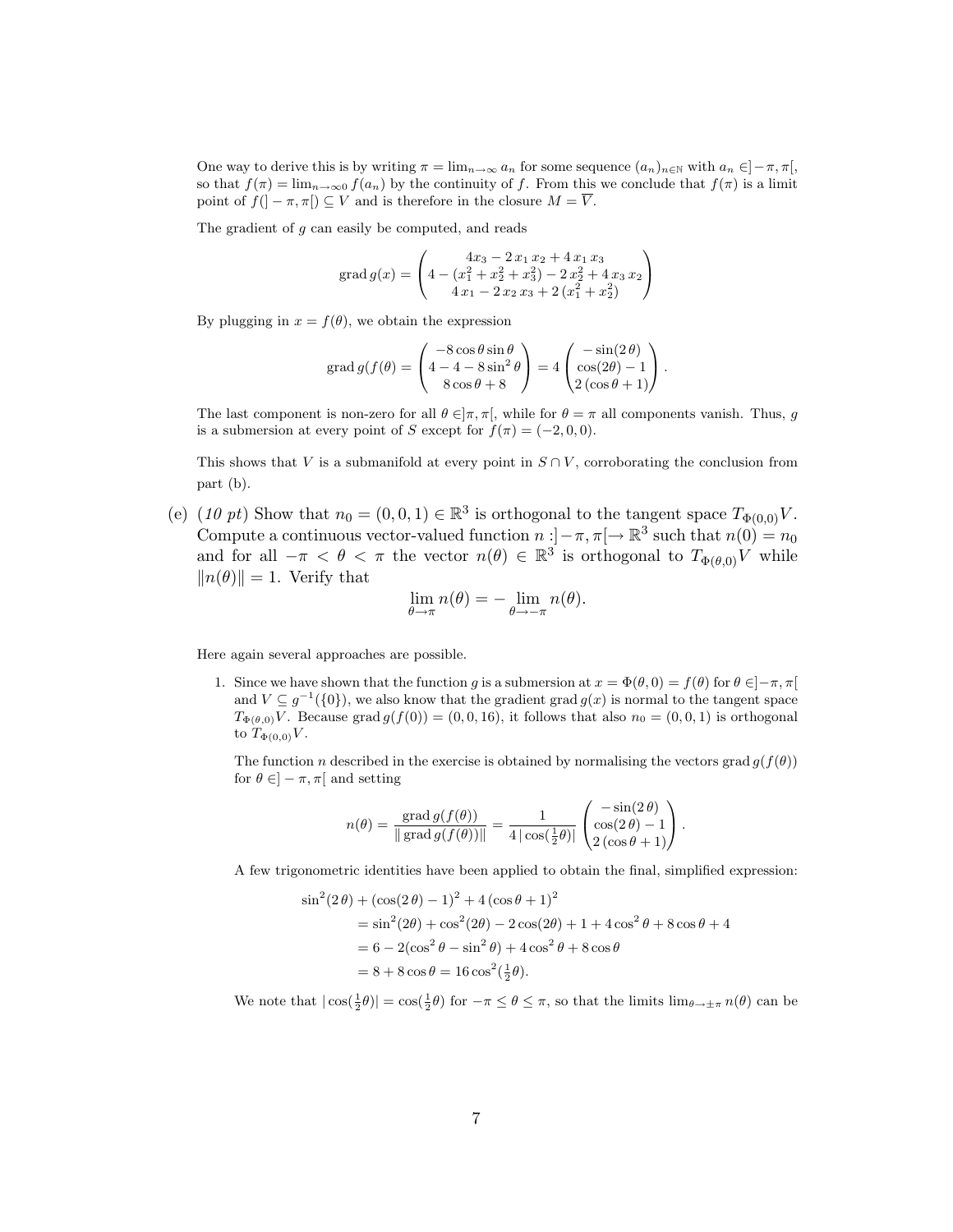obtained by applying l'Hôpital's rule:

$$
\lim_{\theta \to \pm \pi} n(\theta) = \lim_{\theta \to \pm \pi} \frac{1}{4 \cos(\frac{1}{2}\theta)} \begin{pmatrix} -\sin(2\theta) \\ \cos(2\theta) - 1 \\ 2(\cos \theta + 1) \end{pmatrix}
$$

$$
= \lim_{\theta \to \pm \pi} \frac{1}{\frac{d}{d\theta} 4 \cos(\frac{1}{2}\theta)} \frac{d}{d\theta} \begin{pmatrix} -\sin(2\theta) \\ \cos(2\theta) - 1 \\ 2(\cos \theta + 1) \end{pmatrix}
$$

$$
= \lim_{\theta \to \pm \pi} \frac{1}{-2 \sin(\frac{1}{2}\theta)} \begin{pmatrix} -2 \cos(2\theta) \\ -2 \sin(2\theta) \\ -2 \sin \theta \end{pmatrix}.
$$

This is just the limit of a continuous function, so we read off that

$$
\lim_{\theta \to \pi} n(\theta) = \begin{pmatrix} 1 \\ 0 \\ 0 \end{pmatrix} \quad \text{and} \quad \lim_{\theta \to -\pi} n(\theta) = -\begin{pmatrix} 1 \\ 0 \\ 0 \end{pmatrix}.
$$

2. A somewhat different approach involves the cross product  $\partial_{\theta} \Phi(\theta, t) \times \partial_t \Phi(\theta, t)$  of the partial derivatives of part (a). Because  $\Phi$  is an immersion, this cross-product is non-vanishing for every  $(\theta, t) \in D$ , and is orthogonal to the tangent space  $T_{\Phi(\theta,t)}$ .

Since at  $\partial_{\theta} \Phi(0,0) = (0, 2, 0)$  and  $\partial_t \Phi(0,0) = (1, 0, 0)$ , we have  $\partial_{\theta} \Phi(0,0) \times \partial_t \Phi(0,0) =$  $(0, 0, -2)$  and we can again conclude that  $n_0 = (0, 0, 1)$  is orthogonal to  $T_{\Phi(0,0)}V$ .

Because  $\partial_{\theta} \Phi(0,0) \times \partial_t \Phi(0,0)$  and  $n_0$  are pointing in opposite directions, an additional minus sign needs to be introduced in the definition of  $n$ , so that

$$
n(\theta) = \frac{-\partial_{\theta} \Phi(\theta,0) \times \partial_t \Phi(\theta,0)}{\|\partial_{\theta} \Phi(\theta,0) \times \partial_t \Phi(\theta,0)\|}.
$$

This will lead to the same answer.

(f) (Bonus: 5 pt) Sketch the set M and describe its geometry.

The Möbius strip M is a smooth 2-dimensional connected manifold with boundary in  $\mathbb{R}^3$ . It is similar to a cylinder in the sense that it can be described as the union of a continuous family of line segments over the circle, but these line segments are gradually twisted as one goes around the circle. This happens in such a way that if one follows a line segment around the circle once, its end points are interchanged. (It is a non-trivial fibre bundle.)